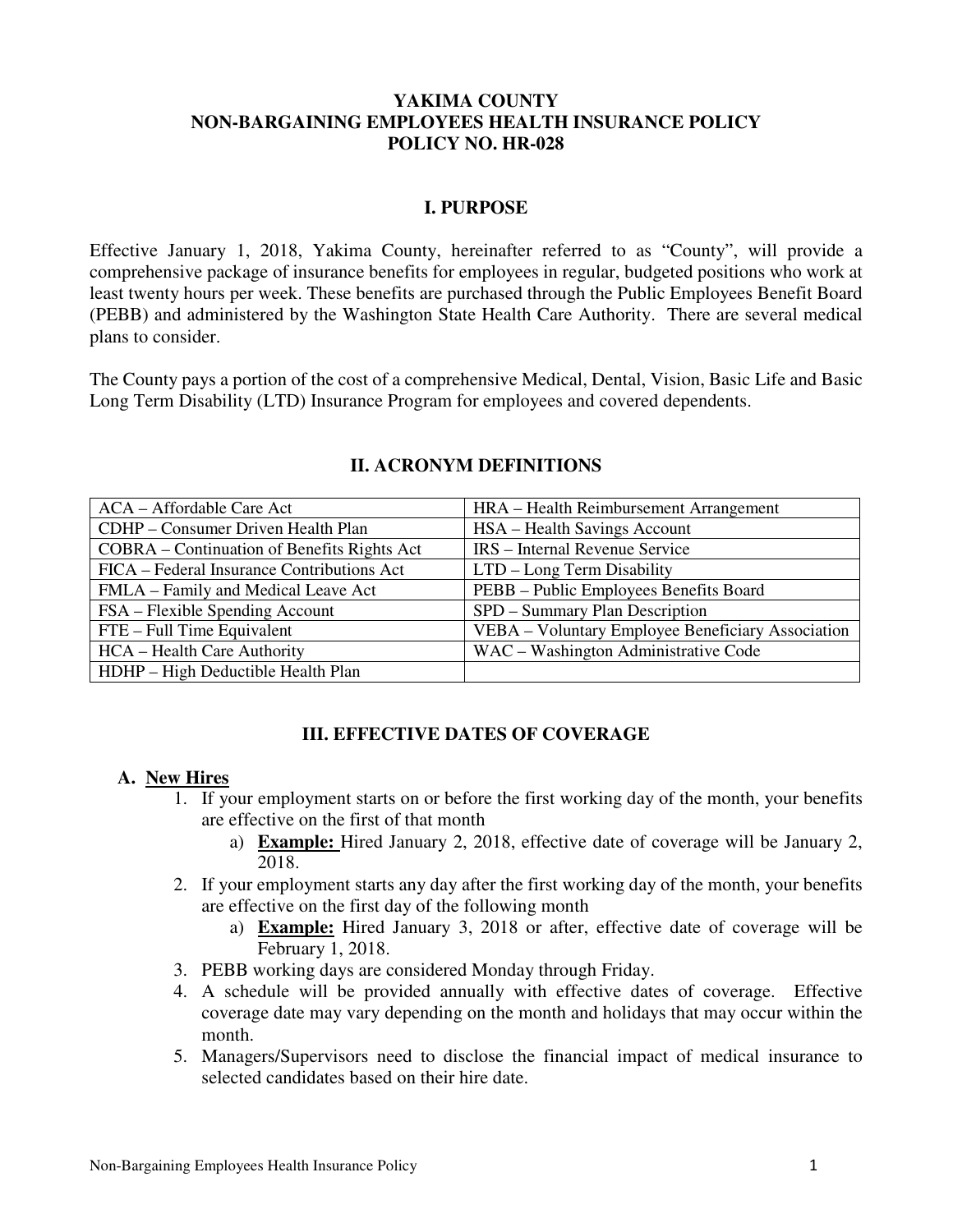## **B. Transfers From Another Health Plan**

- 1. If a change of position results in the need to transfer/change medical coverage into PEBB, you will be treated as a new hire (see new hire above).
- 2. You will be subject to plan elections as required by the PEBB.

# **C. Terminations**

- 1. When employment is terminated, the employee and any covered dependents are no longer eligible for County-provided benefits and contributions.
- 2. Public Employees Benefits Board (PEBB) medical, dental, vision and basic life insurance will end at midnight on the last day of the month in which employment ends.
	- a) Supplemental life insurance ends the earlier of (1) the last day of the month in which employment is terminated, or (2) the last day of the month in which the employee is eligible for the County contribution or employee premiums were withheld, whichever is later.
- 3. Basic LTD insurance ends at midnight on the date the employee loses eligibility for the County contribution for benefits.
	- a) Optional LTD coverage ends the last day of the month in which the employee terminates or the last day in which a premium payment was made.
- 4. COBRA gives the employee and covered dependents the right to continue coverage for medical, dental and vision by self-paying premiums to HCA. This information is provided to employees during the exit process. COBRA can provide extended medical coverage from 18 and up to 36 months depending on circumstances and eligibility.
- 5. Retiring employees may choose to elect PEBB-sponsored retiree coverage, if eligible. This information is provided to employees during the exit process.

**Note:** The PEBB Program will mail the Continuation of Coverage Election Notice to the employee after coverage is terminated. The mailing can take up to 14 days.

# **D. Continuation of Coverage During Leaves of Absences**

- 1. County contribution will continue while the employee is in paid status.
- 2. Once the employee is no longer covered by FMLA and moves into an unpaid status, the employee's benefits with PEBB as an active employee will terminate. The employee may apply for COBRA. To apply for COBRA, the employee is required to:
	- a) Complete and submit the "continuation coverage election/change form (for Leave Without Pay" no later than **60 days** after the date your employer-sponsored coverage ends or from the postmark on the "Continuation Coverage Election Notice" sent to you, whichever is later.
	- b) Choose whether to continue any optional life coverage that was in force as an employee and pay the premium **no later than 60 days** after the postmark date of the Continuation of Coverage Election Notice. If you do not meet the deadline, approval may be required to reinstate coverage upon return to work.
	- c) Submit the first full premium payment to HCA **no later than 45 days** after the date coverage is elected or you will lose the right to continue coverage.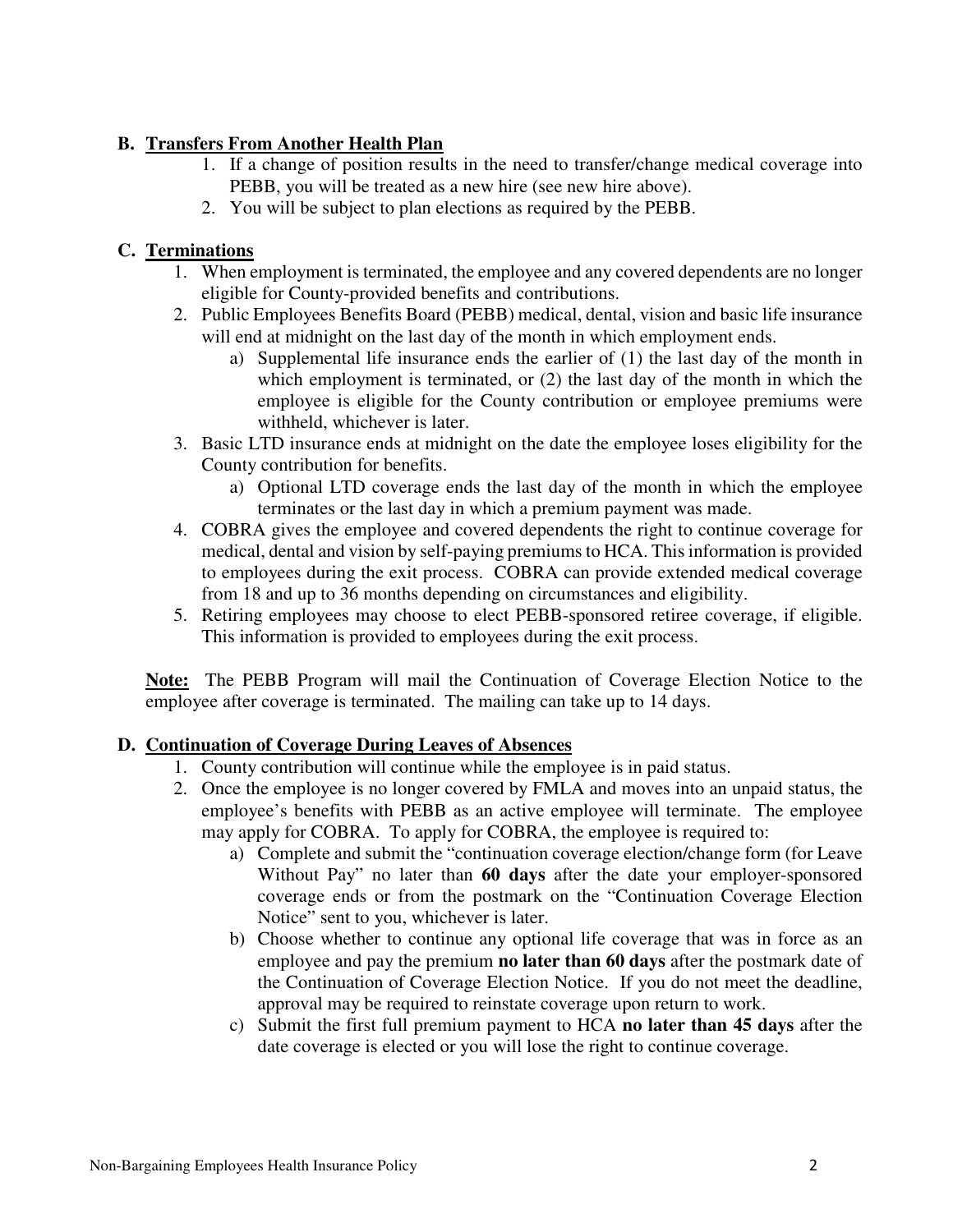## **IV. ELIGIBILITY**

- **A.** The following Non-Bargaining employees are eligible for PEBB insurance:
	- 1. Regular budgeted full time employee
	- 2. Regular budgeted part time employee working at least 20 hours per week.
	- 3. Employees deemed eligible under the ACA.
	- 4. Employees deemed eligible under PEBB rules (see paragraph E below).
- **B.** You are eligible for PEBB benefits upon employment if the County anticipates you will work an average of at least 80 hours per month and at least eight hours in each month for more than six consecutive months.
- **C.** Upon becoming eligible to participate in these plans, you will receive summary plan descriptions (SPDs) describing the benefits in greater detail. Please refer to the SPDs for detailed plan information. Contact Human Resources or the benefit provider if you have any further questions.
- **D.** If the County revises your work hours and you will work an average of at least 80 hours per month and at least eight hours in each month for more than six consecutive months, you become eligible first of the month following when the revision is made.
- **E.** If the County determines you are ineligible, and you later work an average of at least 80 hours per month and at least eight hours in each month for more than six consecutive months, you become eligible the first of the month following the six-month averaging period.
- **F.** You must notify the County if you believe you are eligible for benefits based on work performed in more than one county departments/offices (this is called stacking).

## **V. PREMIUM CONTRIBUTIONS**

- **A.** Yakima County contributes towards employee medical, dental, vision, basic life and basic LTD insurance based on the amount adopted by resolution by the Board of Yakima County Commissioners.
- **B.** The County will also pay for dental coverage, basic life and basic long term disability insurance for employees who waive medical coverage.
- **C.** Employees will pay the difference between the premium and the County's maximum contribution based on FTE.

## **VI. OPEN ENROLLMENT**

**A.** Open enrollment periods are held once per year in the Fall, during which employees may change benefit plans, and add or delete eligible dependents. Outside the open enrollment period, changes may only be made due to qualifying events as outlined in the plan documents.

**Note:** Outside the open enrollment period, changes may be made only due to qualifying events as outlined in the plan documents (i.e. marriage, birth, divorce, etc.).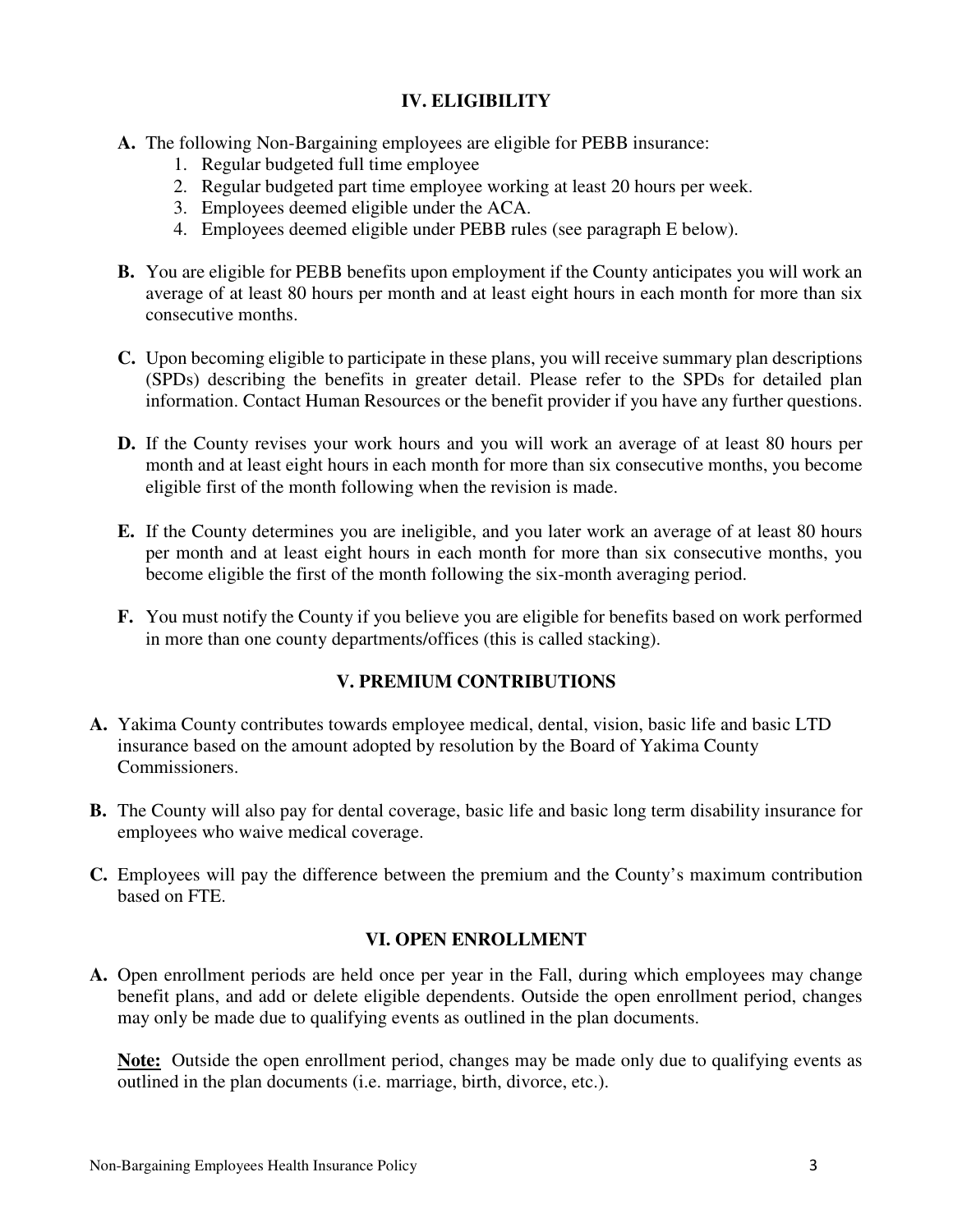### **VII. PRE-TAX MEDICAL PREMIUM PLAN**

**A.** As provided under Section 125 of the IRS guidelines, Yakima County maintains a Pre-Tax Medical Premium Plan. This plan allows you to pay your share of insurance premiums through payroll deduction before federal income and Social Security/Medicare (FICA) taxes are withheld. This results in lower taxes and greater spendable pay. You may sign up for this plan at the time of hire or during the County's open enrollment period or make changes to your election due to a qualifying event as outlined in the plan documents.

### **VIII. FLEXIBLE SPENDING ACCOUNTS (FSA)**

**A.** As provided under Section 125 of the IRS guidelines, Yakima County maintains a Flexible Spending Account Plan. The Flexible Spending Program consists of two accounts: a Health Care Account and a Dependent Care Account. The dollars you contribute to these accounts reimburse you for eligible healthcare expenses not normally covered by health insurance and/or dependent child care expenses. Contributions are pre-tax, with a minimum and maximum contribution for health care and child care expenses per year, regulated by the IRS.

**Note:** Outside the open enrollment period, changes may only be made due to qualifying events as outlined in the plan documents.

## **IX. HEALTH SAVINGS ACCOUNT (HSA)**

- **A.** Yakima County offers a Health Savings Account program for you to make pre-tax contributions from your paycheck to go towards the payment of out-of-pocket health care expenses. To qualify, you must:
	- 1. be enrolled in a High Deductible Health Plan (HDHP) or Consumer Driven Health Plan (CDHP);
	- 2. have no other health insurance coverage ("double coverage");
	- 3. have no other pre-tax health care account (Exception: Health Reimbursement Account (HRA VEBA) or Flexible Spending Account (FSA) reimbursements are allowed for dental and vision expenses only);
- **B.** For employees who are enrolled in a HDHP/CDHP plan, the County will contribute to the HSA for the Employee Only Tier, the difference between the premium for Employee Only coverage and the County's maximum contribution based on FTE.
	- 1. For employees who are enrolled in the PEBB CDHP (High Deductible) Plans, the Employer Contribution to the Health Savings Account (HSA) for the Employee Only Tier shall be the difference between the premium for Employee Only coverage and the Employer maximum contribution. The Premium for the PEBB CDHP (High Deductible) Plans include a PEBB contribution to HSA.
	- 2. For employees enrolled in all other PEBB plans or tiers, the employee will pay the difference between the premium and the employer's maximum contribution.
- **C.** All contributions roll over annually and are owned by you and go with you should you leave employment. Account access and contributions are subject to IRS regulations. Your account may be subject to banking fees.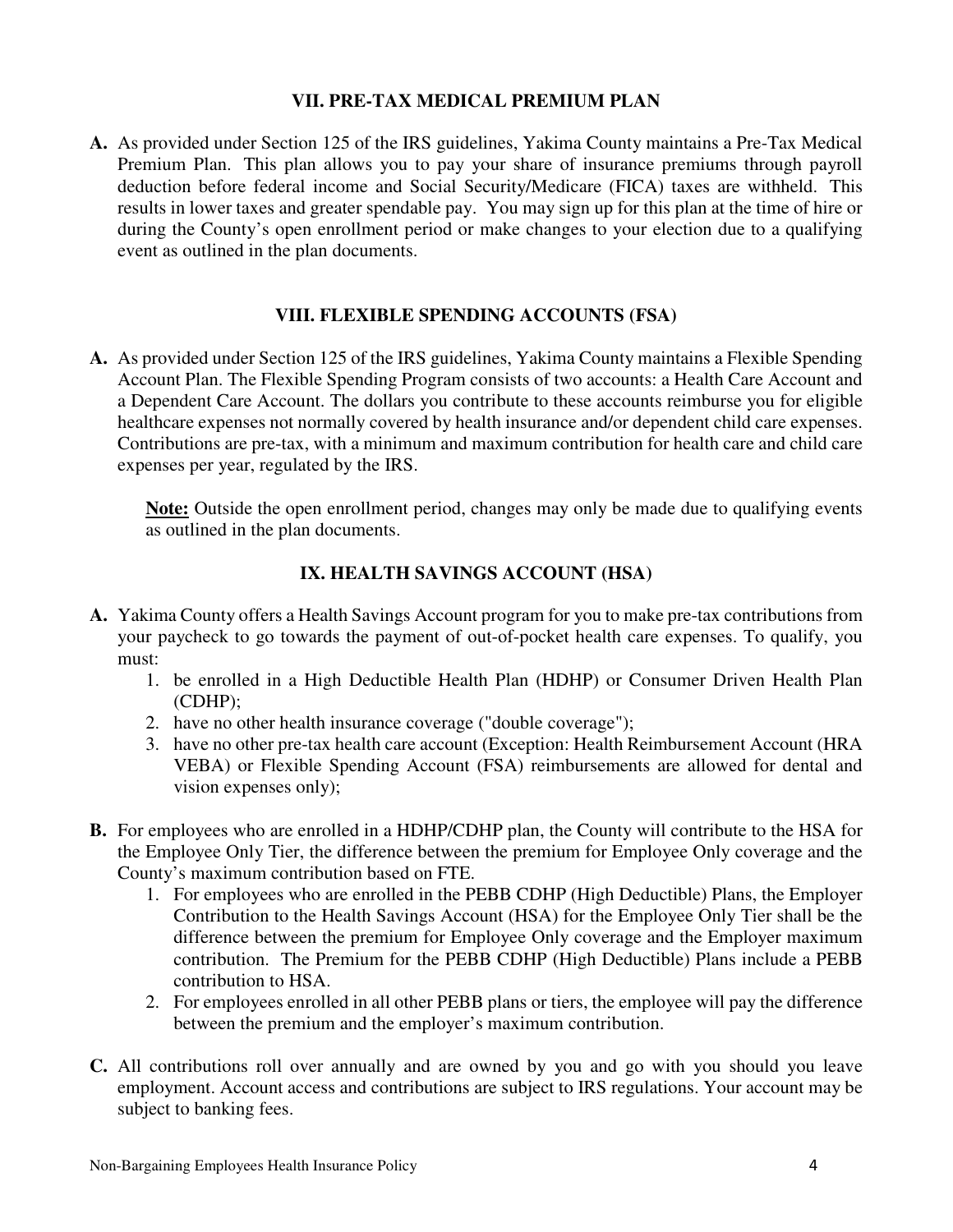### **X. HEALTH REIMBURSEMENT ARRANGEMENT (HRA) VEBA**

- **A.** Yakima County has adopted the HRA VEBA plans offered and administered by the Voluntary Employees' Beneficiary Association (VEBA) Trust for Public Employees in the Northwest (collectively the "Plans"):
	- 1. the **Standard HRA Plan**, which shall be integrated with the County's qualified group health plan and to which the County shall remit contributions on behalf of eligible employees who are enrolled in or covered by such qualified group health plan and any other contributions that may be permitted by applicable law from time to time; and
	- 2. the **Post-separation HRA Plan** to which the County may remit contributions on behalf of eligible employees, including eligible employees who are not enrolled in or covered by the County's qualified group health plan, and which shall provide benefits only after the employee separates from service or retires.
	- 3. Yakima County shall contribute to the Plans on behalf of all non-bargaining employees ("Group") defined as eligible to participate in the Plans. Each eligible employee must submit a completed and signed Enrollment Form or enroll online to become an eligible participant and become eligible for benefits under the Plans.
- **B.** Contributions on behalf of each eligible employee shall be based on **Direct Employer Contributions.** Eligibility is limited to employees who have enrolled in a County Qualified Group Health Plan which is not a High Deductible Health Plan (HDHP) or Consumer Driven Health Plan (CDHP).
- **C.** For employees who are enrolled in any PEBB Plan other than the PEBB CDHP (High Deductible) Plans with Employee Only coverage, the Employer shall contribute the difference between the premium for the Employee Only Tier and the Employer maximum contribution to an HRA VEBA account for the employee based on FTE.

# **XI. WAIVING COVERAGE**

- **A.** To waive enrollment in medical, the County must receive your completed *Employee Enrollment/Change form* indicating that you want to waive enrollment in medical **no later than 31**  days after the date you become eligible for PEBB benefits or during an annual or special open enrollment.
- **B.** Employees can waive medical coverage; however, contributions must still be made for the mandatory PEBB Dental, Basic Life Insurance and Basic Long Term Disability (LTD). The employer shall contribute only the premium amount for the mandatory PEBB Dental, Basic Life Insurance and Basic LTD for employees that waive medical coverage through the PEBB.
- **C.** If you waive PEBB medical:
	- 1. You cannot enroll your eligible dependents in PEBB medical.
	- 2. The premium surcharges for tobacco/spouse waiver will not apply to you.
	- 3. You will not be eligible for the SmartHealth wellness incentive.